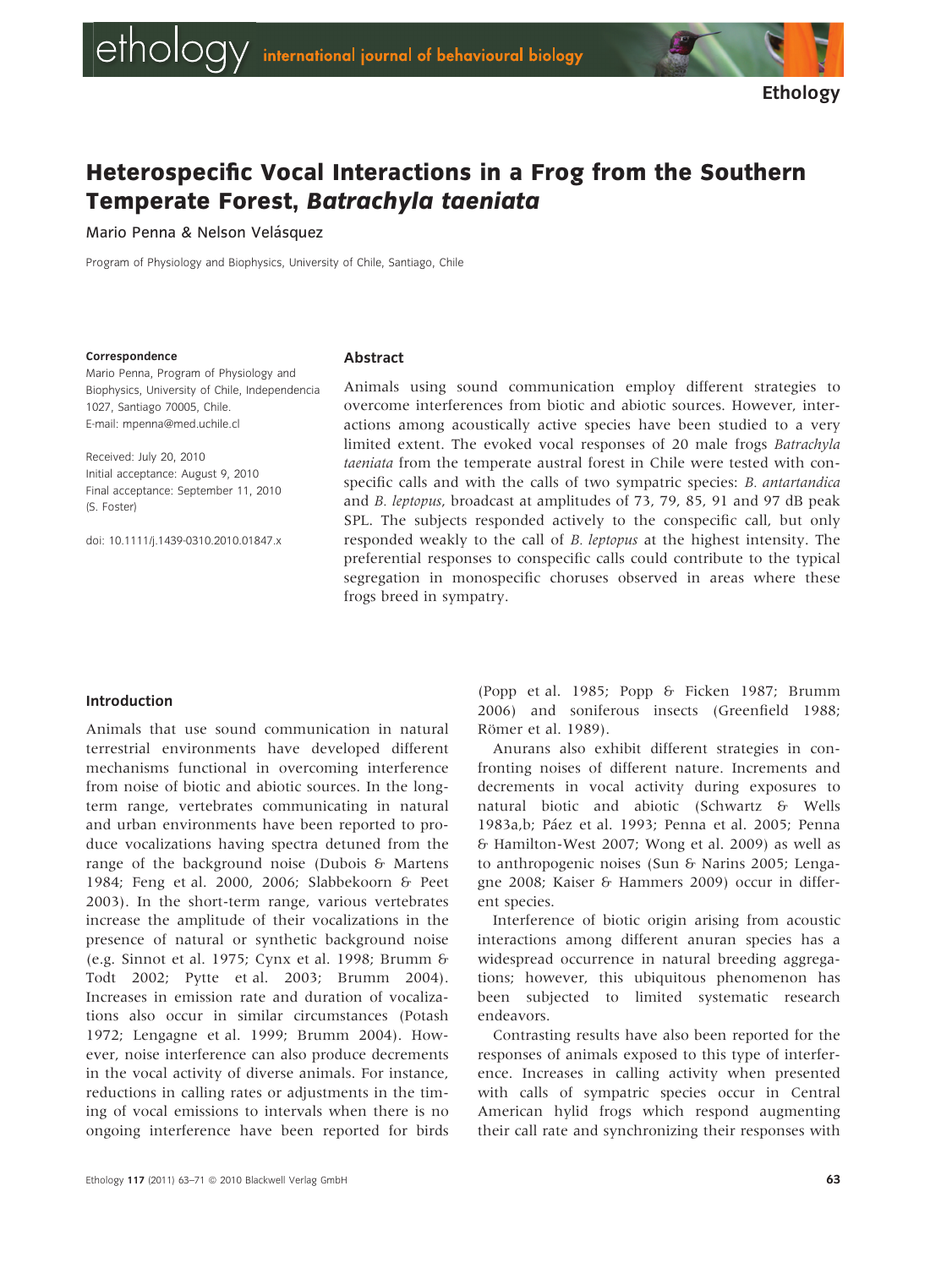the stimuli (Schwartz & Wells 1984, 1985). Central American frogs Physalaemus pustulosus give vocal responses to calls of various congeneric species (Bernal et al. 2007) and to a non-related species as well (Phelps et al. 2006). In contrast, a decrease in calling activity during exposure to heterospecific anuran calls has been reported for other frogs (Littlejohn & Martin 1969; Wong et al. 2009).

The origin and adaptive significance of these different strategies in confronting heterospecific acoustic interference remain unresolved issues, and diverse interpretations for these phenomena have been put forward: responsiveness to heterospecific signals has been interpreted as a means of competition for limited resources (Schwartz & Wells 1984) and as eavesdropping in a predator detection context (Phelps et al. 2006). On the other hand, the suppression or relative low vocal activity in the presence of heterospecific calls has been considered a means to avoid interference (Littlejohn & Martin 1969; Wong et al. 2009) or a mechanism for building up conspecific aggregations (Pfennig et al. 2000).

Frogs Batrachyla in southern Chile produce advertisement calls composed of short pulses repeated in species-specific patterns (Barrio 1967; Penna & Veloso 1990; Penna 1997). Batrachyla antartandica, B. leptopus and B. taeniata overlap their geographic distributions extensively in the austral temperate forest region; however, in areas of sympatry, these frogs typically conform conspecific choruses, mixed aggregations being a rare occurrence. Playback experiments examining the selectivity of evoked vocal responses for temporal parameters of sound have revealed divergent preferences for the three species (Penna 1997; Penna et al. 1997; Solís & Penna 1997). In the current study, we explored the responsiveness of male frogs of B. taeniata to heterospecific when compared with conspecific advertisement calls, searching for preference patterns that would promote the establishment of monospecific chorusing assemblages observed in nature.

## Methods

## Study Site

The study was conducted during 2008, from March 18 through 28 at the locality of Tinquilco (39°47'S, 71-46¢ W, altitude 850 m above sea level), in the vicinity of Huerquehue National Park in southern Chile. The study site was on the shore of Tinquilco lake, in a forest where Drymis winteri was the predominant tree. Frogs called from the ground, hidden

underneath fallen D. winteri leaves or logs and from inside crevices among D. winteri roots.

#### Experimental Protocol and Stimuli

Playback experiments were conducted nightly between 2100 and 0300 h. Spontaneous vocal activity of each subject was recorded for 2 min approximately, prior and after playback presentations. The loudspeaker through which the stimulus was broadcast was positioned at an average distance of 60 cm (range 55–80 cm) from the experimental subjects. The air and substrate temperatures, measured during recordings with a Digisense 8528-20 thermometer, were on average 12.0°C (range 9.8-14.0°C) and 13.4°C (range 10.5-16.8°C), respectively, and the relative humidity 85% (range 76–86%). Fifteen experimental subjects captured after completing the playbacks had an average weight of 2.5 g (range 2.1–2.9 g) and a snout-vent length of 36 mm (range 34–38 mm).

Stimuli were synthetic imitations of the advertisement calls of Batrachyla taeniata, B. antartandica and B. leptopus made with the Soundmaker 1.0.4 software (Ovolab, Torino, Italy). The stimuli were designed after the typical natural calls of these frogs. The temporal and spectral parameters were close to the average for calls of the three species at about the temperatures at the study sites and as reported in previous field studies (Penna 1997; Penna et al. 1997; Penna & Solís 1998). The elementary unit for the calls of the three species was a 5-ms pulse having rise and fall times of 1 and 4 ms, respectively, and a carrier frequency of 2 kHz. Figure 1 shows the time-wave and the power spectra of the synthetic calls of the three species. The call of B. taeniata consisted of 25 pulses repeated with an inter-pulse period of 20 ms. The first pulse had an amplitude of 25%, the second and last pulse an amplitude of 50% and the third pulse an amplitude of 75% relative to the pulses in the mid portion of the call. The total duration of the call was 485 ms (24 inter-pulse periods plus one pulse). The synthetic stimulus was 30-s long and it was obtained by repeating 20 calls with an inter-call period of 1.5 s. The call of B. antartandica consisted of 30 pulses repeated with an interpulse period of 667 ms. The initial pulse had a 50% of the amplitude of the following pulses and the total duration of the call was 19,348 ms (29 interpulse periods plus one pulse). Because of its long duration, a single synthetic call of B. antartandica was presented per trial. The call of B. leptopus had a more complex temporal structure, namely, it consisted of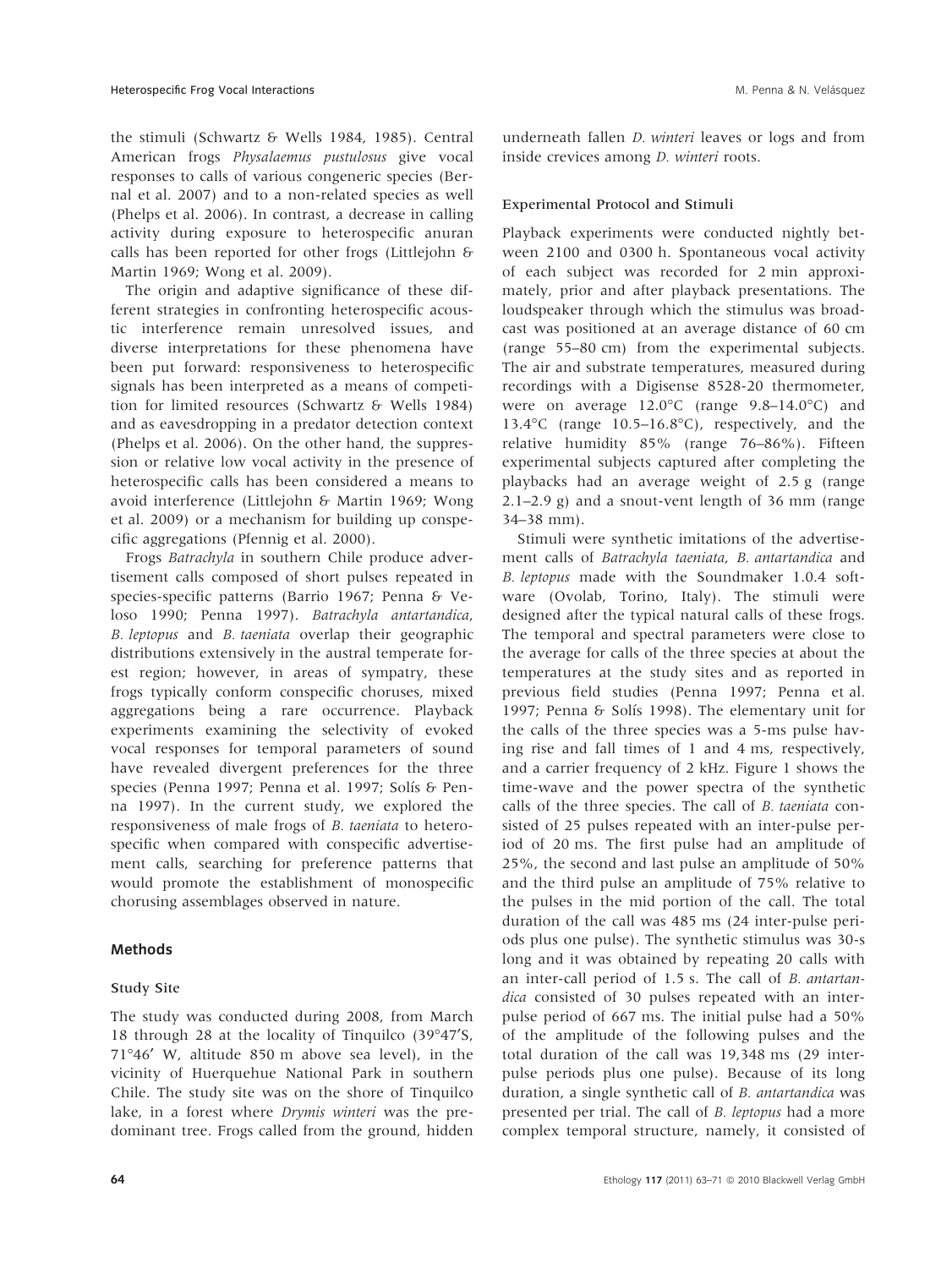

Fig. 1: Synthetic calls of Batrachyla taeniata, B. leptopus and B. antartandica.

four notes, each having a duration of 40 ms, containing eight pulses repeated with an inter-pulse period of 5 ms and separated by inter-note intervals of 40 ms. The initial and final pulses of each note had an amplitude of 25%, the second and seventh pulse had an amplitude of 50% and the four central pulses had a 100% amplitude. The total duration of the call was 280 ms. The synthetic stimulus was 25-s long and it was obtained by repeating 20 calls with an inter-call period of 1.25 s. The bouts of stimuli of the three species were repeated successively, leaving 60-s intervals in between presentations.

Stimuli were broadcast with a portable compact disc player (Sony D-E356 CK, Sony Electronics, Inc., San Jose, CA, USA) connected to a custom-made impedance-matched operational amplifier, attenuators (Hewlett-Packard 355 C and D, Hewlett-Packard, Loveland, CO, USA), a power amplifier (Alpine 3540, Alpine Electronics of America, Torrance, CA, USA) and a 10-cm diameter loudspeaker, positioned 0.8– 1.0 m in front of the experimental subject. Evoked vocal responses (EVRs) were recorded with a directional microphone (Sennheiser ME 66, Sennheiser Electronic GmbH & Co., KG, Wedemark, Germany), the tip of which was placed 0.2–0.4 m in front of the subject. EVRs were recorded on the left channel of a cassette recorder (Sony TC-D5M, Sony Electronics, Inc., San José, CA, USA). The line output of the acoustic stimulus was recorded on the right channel of this recorder.

Before starting recordings, the amplitude of the three stimuli at the position of the experimental subject was adjusted with the attenuator to 85 dB SPL (peak) by placing the microphone of a sound-level meter (Bruel & Kjaer 2230, Brüel & Kjaer Instruments, Inc., Boston, MA, USA; linear weighting scale) just above the frog position, making efforts to avoid disturbing the animal. This SPL was within the range of amplitudes of the calls of nearest neighbors at the position of focal subjects (Penna  $\delta$  Solís 1998; M. Penna and R. Solís, unpublished data). The fast RMS SPLs of the synthetic calls of B. taeniata, B. leptopus and B. antartandica were 16, 15 and 23 dB below their peak values, respectively.

To avoid interferences during the playback experiments, nearby neighbors were silenced by capturing or disturbing them with gentle vibrations of the substrate. The basal calling activity of the experimental subject was recorded during an interval of two minutes approximately, after which a bout of the conspecific stimulus was presented, and if the frog responded, the playback experiment proceeded thereafter. The experimental sequence started with a series of synthetic calls of the three species presented at 85 dB SPL. Subsequently, series of stimuli with the heterospecific synthetic calls at different levels were presented in an order of increasing amplitude: 73, 79, 91 and 97 dB SPL, using the corresponding attenuator settings. Bouts of conspecific synthetic calls at 85 dB SPL were presented before and after two consecutive heterospecific stimuli to compare the responses to these different stimuli at a proximate time. At the end of the experimental sequence, the basal calling activity of the experimental subject was recorded as at the beginning of the experiment, during an interval of about two minutes. The total duration of the experimental sequence from the onset of the initial conspecific bout of synthetic calls to the end of the final conspecific bout of synthetic calls was 23 min and 15 s. The heterospecific synthetic calls were broadcast following two presentation orders: for 10 frogs the sequence was B. leptopus first, B. antartandica second, and for the other 10 subjects the presentation followed the reverse order. For graphical representation and for the statistical analysis performed (see below), the correspondence of the intervals preceding the synthetic heterospecific calls was maintained, so that the silent interval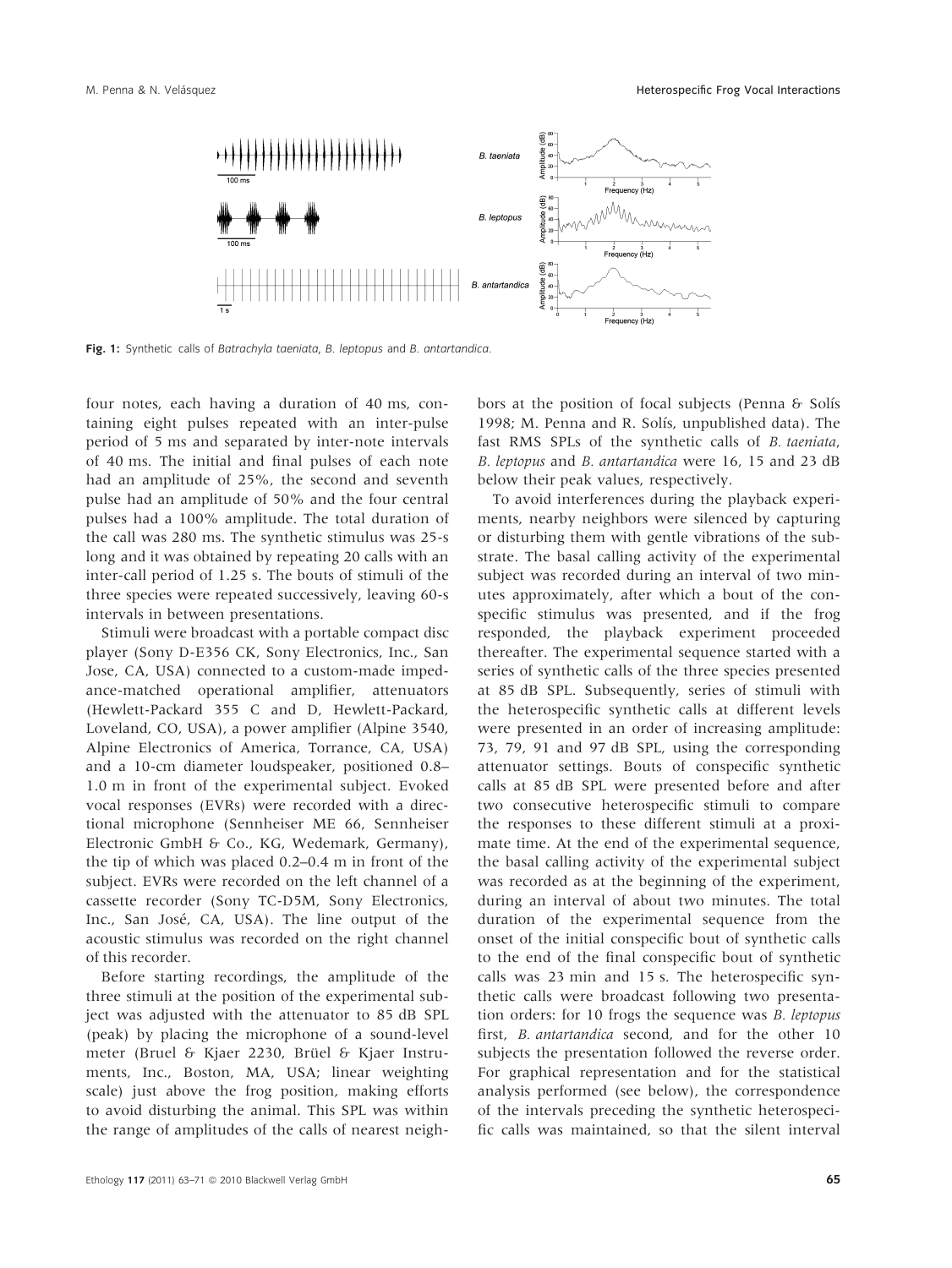preceding the bout of synthetic calls of B. leptopus and that of the synthetic call of B. antartandica were labeled silent interval 2 and 3, correspondingly, irrespective of the actual presentation order of the stimuli of each species.

Upon completion of the recordings, substrate and air temperature and relative humidity were measured and whenever possible, the experimental subjects were captured and their snout-vent lengths (SVLs) and body weights were measured.

The measures applied to the evoked vocal responses were call rate (calls⁄ min) and call duration (ms). The two measures were computed for calls produced by the experimental subject in response to bouts of synthetic calls of B. taeniata and B. leptopus, to a single call of B. antartandica and to the no-stimulus ('silent') intervals in between presentations of stimuli of the three species. The time interval during which responses to a bout of calls of B. taeniata and B. leptopus were considered to occur, started at the onset of the first stimulus of the bout and ended 1.5 and 1.25 s (the corresponding stimulus repetition periods) after the onset of the 20th stimulus repetition (30 and 25 s, respectively). The time interval during which responses to the B. antartandica call were computed started at the onset of the first pulse of the stimulus and ended 667 ms (the pulse repetition period) after the onset of the 30th pulse (20 s).

Recordings of frog vocalizations and stimuli were digitized with a Motu 828 interface and a Macintosh G4 computer using Peak 4.0 software (Bias, Inc., Petaluma, CA, USA), at a sampling rate of 44 kHz. Onset and end times of evoked calls and stimuli were measured with Signalyze 3.12 software (Infosignal, Inc., Charlestown, MA, USA). The call's dominant frequency during the initial period of basal activity was measured from power spectra (0– 5500 Hz, frequency resolution: 20 Hz).

We used General Linear Model (GLM) statistics. Logarithmic and square-root transformations were applied to some data sets to attain normality criteria. We carried out five kinds of statistical analyses. First, the dependence of call rate and call duration on air and substrate temperature and of dominant frequency on weight and SVL was explored with GLM multiple regressions (p < 0.05). Second, GLM repeated-measures ANOVAs ( $p < 0.05$ ) were used to compare the basal calling activity during the initial and last 2 min of vocal recording. Third, GLM repeated-measures ANOVAs (p < 0.05) were performed on the vocal responses to the six bouts of conspecific calls, to test the hypotheses that vocal

activity did not change during the experiment as an effect of repeated stimulation. Fourth, GLM one-way ANOVAs  $(p < 0.05)$  were used to compare vocal responses to one heterospecific call when it was presented either before or after the other heterospecific call. For these comparisons, the differences in call rate and call duration evoked by a stimulus bout and the preceding silence were computed, and compared between the two sequences of stimuli presentation. Fifth, GLM repeated-measures ANOVAs  $(p < 0.05)$  were used to compare vocal responses to conspecific and heterospecific calls. For this analysis, responses among six time intervals: the intervals of presentation of a bout of B. taeniata synthetic call and the two following heterospecific call stimuli, and the silent intervals preceding each of these three stimuli. Five of such GLM repeated-measures ANO-VAs were performed, one for each series of heterospecific stimuli presented at intensities of 85, 73, 79, 91 and 97 dB SPL. Post-hoc comparisons among the six time intervals (three bouts of stimuli and their corresponding preceding silences) were performed using Tukey tests ( $p < 0.05$ ).

## Results

## Basal Activity

Previous to the presentation of the series of stimuli, the calls produced by the experimental subjects were recorded during an average interval of 194.8 s (range 39–319 s). Ten frogs did not call during the initial time interval. For the 10 frogs that called, the average call rate was 10.6 calls⁄ min (range 1.1– 26.7 calls⁄min) and the average call duration was 419 ms (range 307–452 ms). Upon completion of the experimental series, the basal vocal activity was recorded again during an average interval of 152.4 s (range 105–206 s). Fourteen frogs called during this time interval. The dominant frequency was measured for the 20 experimental subjects in the calls emitted in response to the first bout of the conspecific stimulus, and yielded an average of 2060 Hz (range 1816–2266 Hz).

The dependence of call rate and call duration on air or substrate temperature for the 10 males that called during the initial period of basal activity recording was explored with GLM multiple regressions. Call rate was significantly related ( $F_{2,9} = 4.79$ ,  $p = 0.04900$ , but call duration was not related  $(F_{2,9} = 2.40, p = 0.15300)$  to these environmental factors. Dominant frequency was not dependent on weight or SVL, as examined for the 15 experimental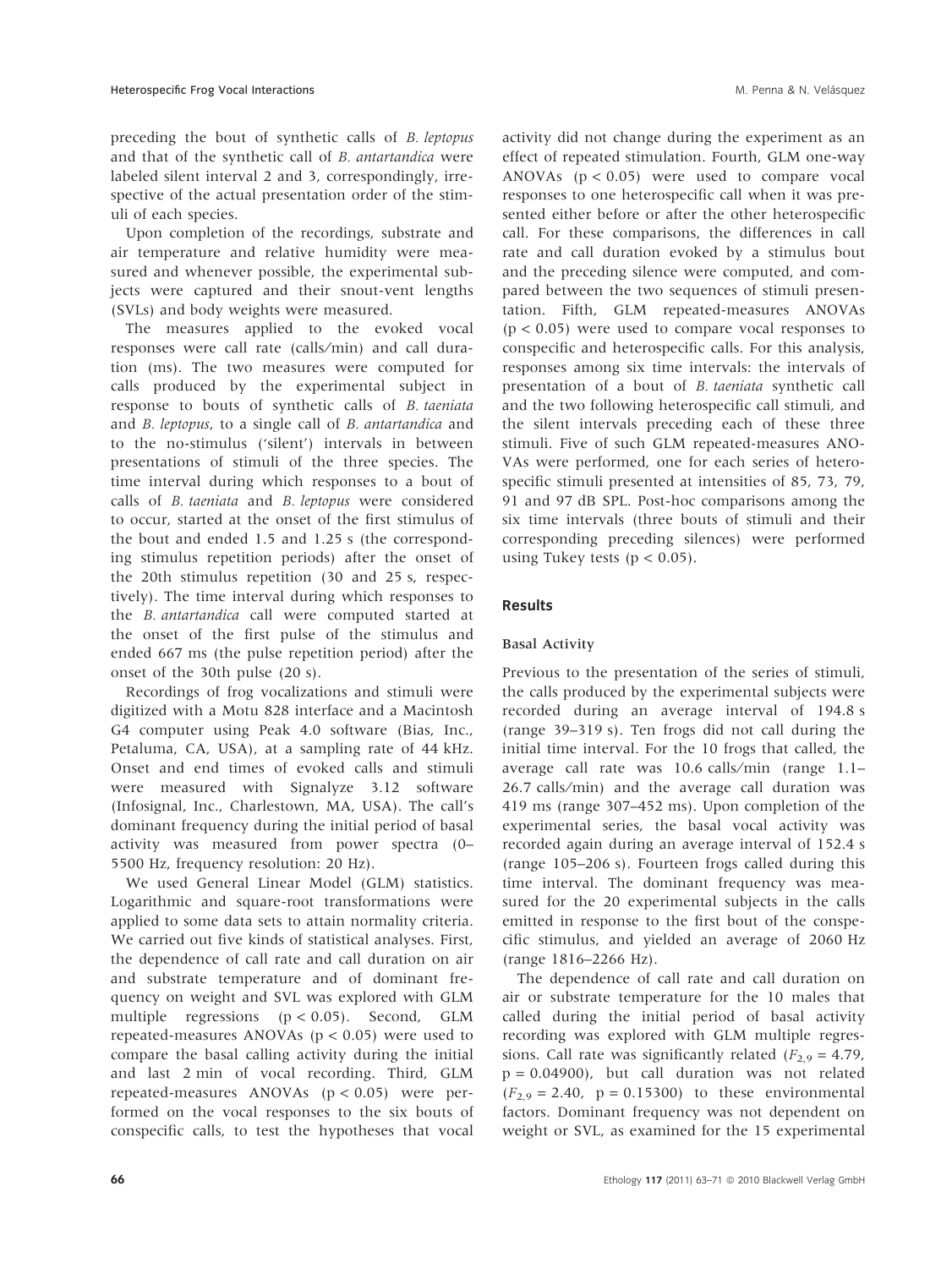subjects that were captured (GLM multiple regression:  $F_{2,14} = 0.03$  and  $p = 0.96900$ .

Call rate and call duration, analyzed for 19 of 20 experimental subjects (one individual stopped responding after the first experimental series, see below), did not differ between the initial and final periods of recording of basal activity (GLM repeated measures ANOVA:  $F_{1,18} = 0.96$ ,  $p = 0.34067$  and  $F_{1,18} = 1.36$ , p = 0.25825, respectively).

#### Evoked Vocal Responses to Synthetic Calls

All 20 frogs responded to the initial bout of 20 repetitions of the conspecific stimulus with an average call rate of 29.2 calls⁄ min (range 8.0–50.2 calls⁄ min) and an average call duration of 511 ms (range 345– 687 ms) and gave similar responses to subsequent presentations of bouts of the conspecific stimulus throughout the experimental sequence. Call rate and call duration evoked during the presentation of the six bouts of conspecific stimuli did not differ significantly (GLM repeated measures ANOVA:  $F_{5,90}$  = 0.38,  $p = 0.85987$  and  $F_{5,90} = 1.17$ ,  $p = 0.33139$ , respectively).

One frog ceased responding after the presentation of the second bout of conspecific stimuli and thus only its responses to the first series of stimuli – presented at 85 dB SPL- were computed. In addition, two experimental subjects did not respond to the presentation of two bouts of conspecific stimuli (one frog to bouts 2 and 3 and the other to bouts 4 and 6), one experimental subject did not respond to bout 3 and another to bout 5.

In general, no differences occurred between evoked vocal responses to the corresponding stimuli presented in the two experimental sequences in which the presentation of the heterospecific calls was reversed. Just one significant difference in call duration occurred between the two sequences for the B. leptopus stimulus presented at 73 dB SPL. In this case, call rate and call duration were larger for the sequence in which the synthetic call of this species was presented first (GLM One-way ANOVAs  $F_{1,17} = 5.58$ , p = 0.03033 and  $F_{1,17} = 13.31$ , p = 0.00199, respectively).

Responses to the heterospecific calls occurred only at the higher intensities. EVRs of the experimental subjects differed significantly in terms of call rate and call duration among stimuli and interstimuli intervals within each of the five experimental series (GLM repeated measures ANOVAs, Table 1, Fig. 2).

The frogs responded to the conspecific stimulus with call rates significantly higher than those produced during the three silent intervals and during the presentation of the heterospecific calls in the five experimental series. The call rate in response to the B. leptopus call during the experimental series with heterospecific calls at 91 dB SPL was significantly higher than that during silent intervals S1 and S2, and that during the series with heterospecific calls at 97 dB SPL was significantly higher than that during the three silent intervals (Table 1). The call rate in response to the B. antartandica call during the experimental series with heterospecific calls at 79 dB SPL was significantly higher than that during silent interval S1 and that during the series with heterospecific calls at 97 dB SPL was significantly higher than that during S1 and S3.

The frogs also responded to the conspecific stimulus with calls having durations longer than those produced during the three silent intervals and in response to the call of B. antartandica in the five experimental series. Duration of calls in response to the conspecific stimulus was longer than that in response to the call of B. leptopus in the first three experimental series (heterospecific calls at 85, 73 and 79 dB SPL), but no significant differences between the two stimuli occurred in the experimental series in which the call of B. leptopus was presented at 91 and 97 dB SPL. In addition, the call of B. leptopus at 97 dB SPL evoked calls having longer duration than those produced during the three silent intervals (Table 1, Fig. 2).

#### Discussion

The consistency and persistence of the vocal activity evoked by the conspecific call in males of B. taeniata indicate that the experimental conditions chosen approximate those of natural interactions in breeding aggregations. The lack of responses to heterospecific calls presented at low to moderate levels reveal a condition different from other frogs which respond to heterospecific calls to a lesser extent than conspecific calls, but at calling levels higher than those observed during intervals in which no stimuli are presented (Bernal et al. 2007; Phelps et al. 2006). Only at the two higher intensities employed, the B. leptopus stimulus evoked an activity different from that of silent intervals in terms of call rate and at the highest intensity, there was a clear increase in call duration, relative to the silent intervals. The B. antartandica stimulus also evoked a higher call rate relative to that of silent intervals at 79 and 97 dB SPL. The relatively restricted increase in calling activity to the *B. antartandica* stimulus at high inten-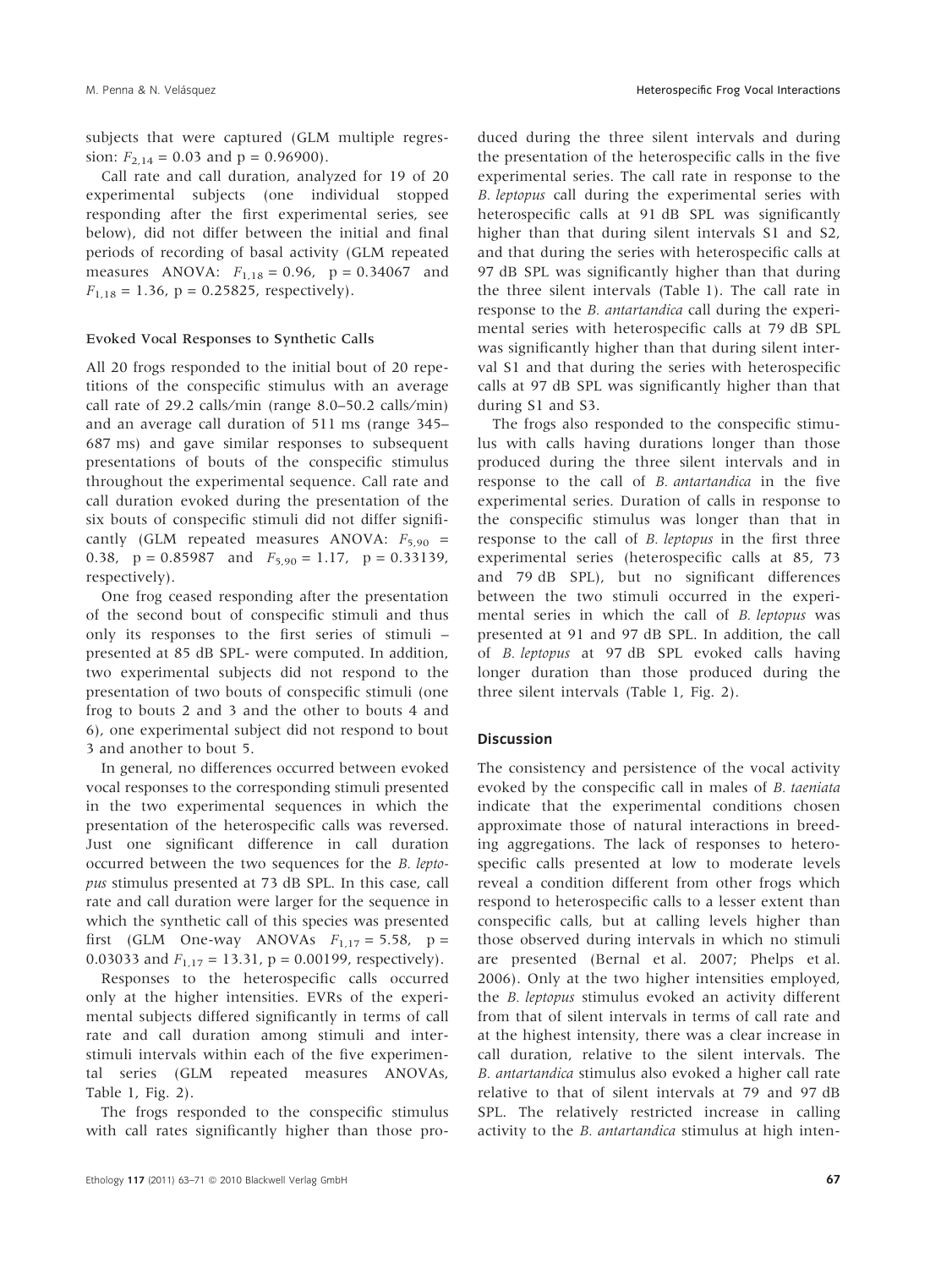|                      | Stimul    |      |       |                              |                               |         |             |         |                |               |         |                           |         |                 |         |              |
|----------------------|-----------|------|-------|------------------------------|-------------------------------|---------|-------------|---------|----------------|---------------|---------|---------------------------|---------|-----------------|---------|--------------|
| EVR Measure (dB SPL) | amplitude |      | ₹     | $\Omega$                     | /BT85 S1/52<br>$\overline{S}$ | S1/BL   | S1/S3 S1/BA | S2/BT85 | <b>BT85/BL</b> | BT85/BA S2/BL |         | S2/S3 S2/BA S3/BT85 S3/BL |         |                 | S3/BA   | <b>BL/BA</b> |
| Call rate            | 85        |      |       | 26.2 5, 95 < 0.00001 0.00012 |                               |         |             | 0.00012 | 0.00012        | 0.00012       |         |                           | 0.00012 |                 |         |              |
|                      | 73        | 30.4 | 5,90  | 0.00001                      | 0.00012                       |         |             | 0.00012 | 0.00012        | 0.00012       |         |                           | 0.00012 |                 |         |              |
|                      | 26        | 28.4 | 5,90  | $-0.00001$                   | 0.00012                       |         | 0.02953     | 0.00012 | 0.00012        | 0.00012       |         |                           | 0.00012 |                 |         |              |
|                      |           | 21.5 | 5,90  | $-0.00001$                   | 0.00012                       | 0.02705 |             | 0.00012 | 0.00013        | 0.00012       | 0.04864 |                           | 0.00012 |                 |         |              |
|                      |           | 19.3 | 5, 90 | $-0.00001$                   | 0.00012                       | 0.00014 | 0.00200     | 0.00012 | 02250          | 0.00064       | 0.01027 |                           | 0.00012 | 0.00096         | 0.03283 |              |
| Call duration        | 85        | 5.9  | 5, 95 | 0.00003                      | 0.00022                       |         |             | 0.00125 | 0.02131        | 0.00018       |         |                           | 0.00389 |                 |         |              |
|                      | 73        | 10.6 | 5,90  | $-0.00001$                   | 0.00042                       |         |             | 0.00012 | 0.00015        | 0.00032       |         |                           | 0.00012 |                 |         |              |
|                      | 79        |      | 5,90  | $-0.00001$                   | 0.00016                       |         |             | 0.00012 | 0.00054        | 0.00073       |         |                           | 0.00042 |                 |         |              |
|                      |           | 5.0  | 5,90  | 0.00047                      | 0.00041                       |         |             | 0.00514 |                | 0.02018       |         |                           | 0.02521 |                 |         |              |
|                      | 6         |      |       | 8.0 5, 90 < 0.00001 0.00222  |                               | 0.02911 |             | 0.00014 |                | 0.00538       | 0.00076 |                           |         | 0.00410 0.04860 |         |              |

sities could be attributed to the divergent temporal pattern of this sound relative to the conspecific call: evoked vocal responses of B. taeniata are selective for temporal patterns and their evoked responses to stimuli having divergent sound features are weaker (Penna et al. 1997; Solís & Penna 1997). It is peculiar though, that the heterospecific signals evoke calling activity at high intensities; very often frogs decrease their responses in the presence of conspecific (Wells & Schwartz 2007) and heterospecific (Schwartz & Wells 1984) stimuli presented at high levels. This result is probably related to the high densities that conspecific chorusing aggregations of B. taeniata can attain, with stable neighbors calling at distances as short as 20 cm from each other (M. Penna and R. Solis, unpublished observations). Similarly, short distances among nearest neighbors have been reported for the other two congeneric species (Penna & Solís 1998).

The lack of responsiveness of males of B. taeniata to heterospecific calls potentially contributes to conform the pattern of conspecific chorusing aggregations in areas where species of Batrachyla occur in sympatry. North American male toads Scaphiopus show preferential phonotactical responses for conspecific when compared with heterospecific signals, and associate in conspecific aggregations, which presumably foster female attraction and breeding chances for males (Pfennig et al. 2000). Male wood frogs, Rana sylvatica, have also been shown to orient toward conspecific calls in natural settings (Bee 2007).

The lack of response to heterospecific calls may be adaptive in temperate environments, where the species diversity and density of anuran aggregations are low when compared with the exuberance of tropical settings. The acoustic saturation of tropical habitats may preclude the establishment of monospecific aggregations, and naively one may assume that soniferous animals in these latitudes have developed mechanisms that allow them to communicate amid other biotic sources. However, contrasting cases have been reported in the literature: Physalaemus pustulosus in Panama responds actively to the calls of Leptodactylus labialis, a sympatric species (Phelps et al. 2006) and to various allopatric congeneric species (Bernal et al. 2007), whereas the calling activity of Oophaga pumilio in Nicaragua is inhibited by various interfering sounds of biotic origin, including the call of the frog *Phyllobates lugubris* (Páez et al. 1993; Wong et al. 2009).

Because of the different methodologies employed, it is not clear if these studies reveal actual differences among species in the responsiveness to biotic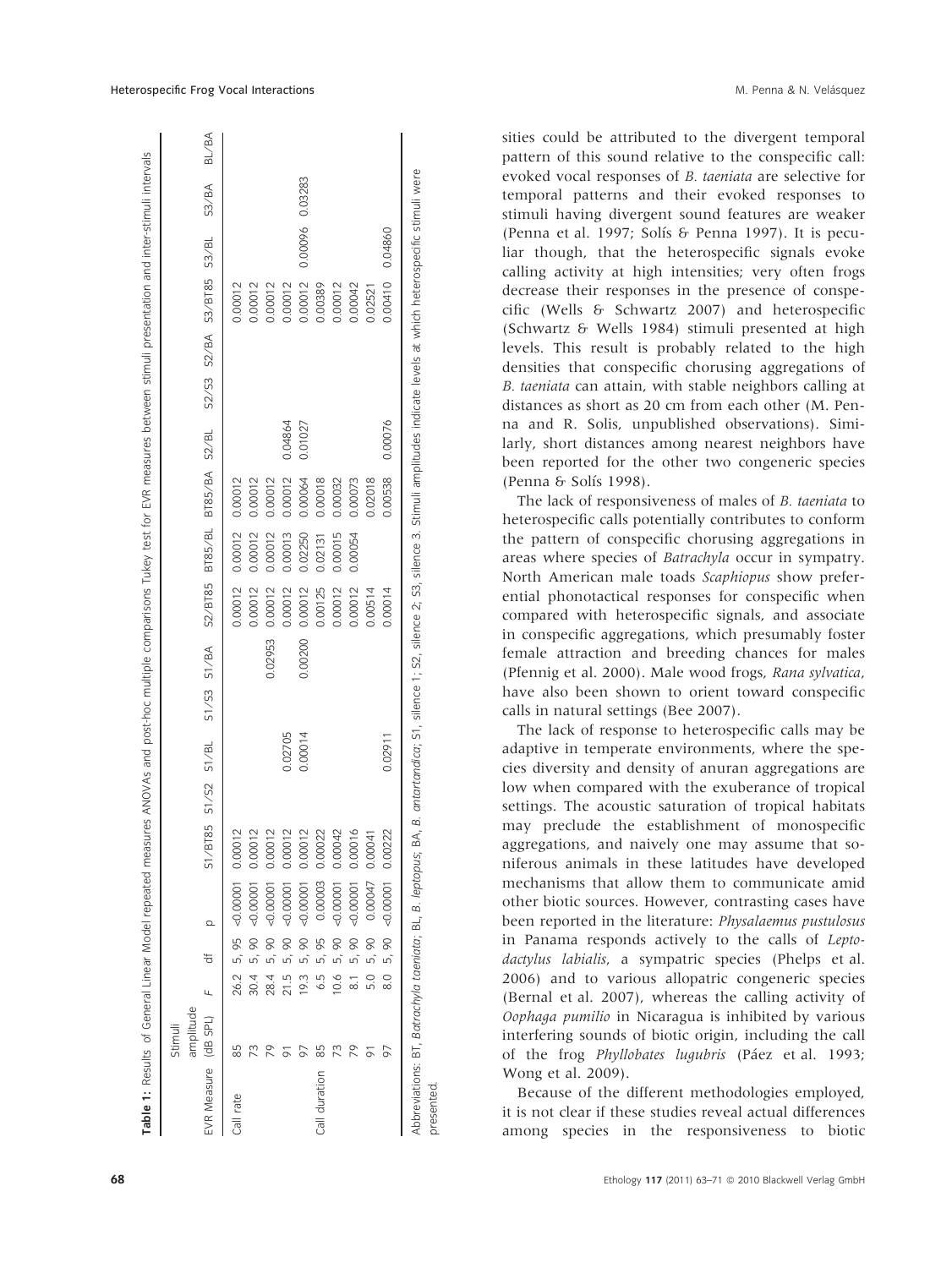

Fig. 2: Normalized call rate and call duration of males of Batrachyla taeniata during the sequence of presentation of conspecific and heterospecific calls and during 1-min inter-stimuli intervals. The two measures of evoked call response were normalized to the maximum response for each individual. Namely, the value of call rate and duration for a given subject in response to a particular bout of stimuli or silent interval was divided by the maximum value of that measure produced by the frog to any bout of stimuli and multiplied by 100. Filled circles correspond to averages and bars to standard errors. Stimuli abbreviations: BT: Batrachyla taeniata, BA: B. antartandica, BL: B. leptopus.

sounds. In fact, studies in Central American hylids have reported contrasting results with exposure to heterospecific calls within the same species. Exposures to prolonged and intense chorusing noise lacking a fine temporal structure produce suppression of vocalization by males of Hyla ebraccata (Schwartz & Wells 1983a,b), whereas heterospecific signals having stereotyped temporal structure elicit evoked calling by this frog and H. microcephala (Schwartz & Wells 1984, 1985). Interestingly, our results with B. taeniata show an opposite trend; temporal patterned heterospecific signals do not elicit vocal responses, whereas continuous prolonged noise causes vigorous responses (M. Penna and D. Zúñiga, in preparation). An adaptive interpretation for this contrast could be proposed, considering that in the tropics noise sources of biotic origin, likely having temporal structured patterns, typically predominate. By contrast, in temperate environments, noises of abiotic sources generally lacking a fine or stereotyped temporal structure have a larger importance relative to abiotic noises.

The current study contributes to the relatively overlooked issue of the diversity of response strategies to interfering biotic sounds produced by related taxa, and complements recent research on the influence of the abiotic sound environment on anuran sound communication (Narins et al. 2004; Penna et al. 2005; Feng et al. 2006; Penna & Hamilton-West 2007).

#### Acknowledgements

Darío Oses granted us permission to conduct the field study in his property. Anibal Martinez analyzed the recordings. Andrea Meier performed the statistical analyses. This study was supported by FONDECYT grant 1080459. An anonymous reviewer contributed extensive and insightful comments that improved the manuscript significantly. The procedures used in this study comply with the laws of animal welfare in Chile (Protocol CBA # 061 FMUCH).

## Literature Cited

- Barrio, A. 1967: Batrachyla antartandica n. sp. (Anura, Leptodactylidae). Descripción y estudio comparativo con la especie genotípica, Batrachyla leptopus Bell. Physis. 27, 153—157.
- Bee, M. A. 2007: Selective phonotaxis by male wood frogs (Rana sylvatica) to the sound of a chorus. Behav. Ecol. Sociobiol. 61, 955—966.
- Bernal, X. E., Rand, A. S. & Ryan, M. J. 2007: Sex differences in response to nonconspecific advertisement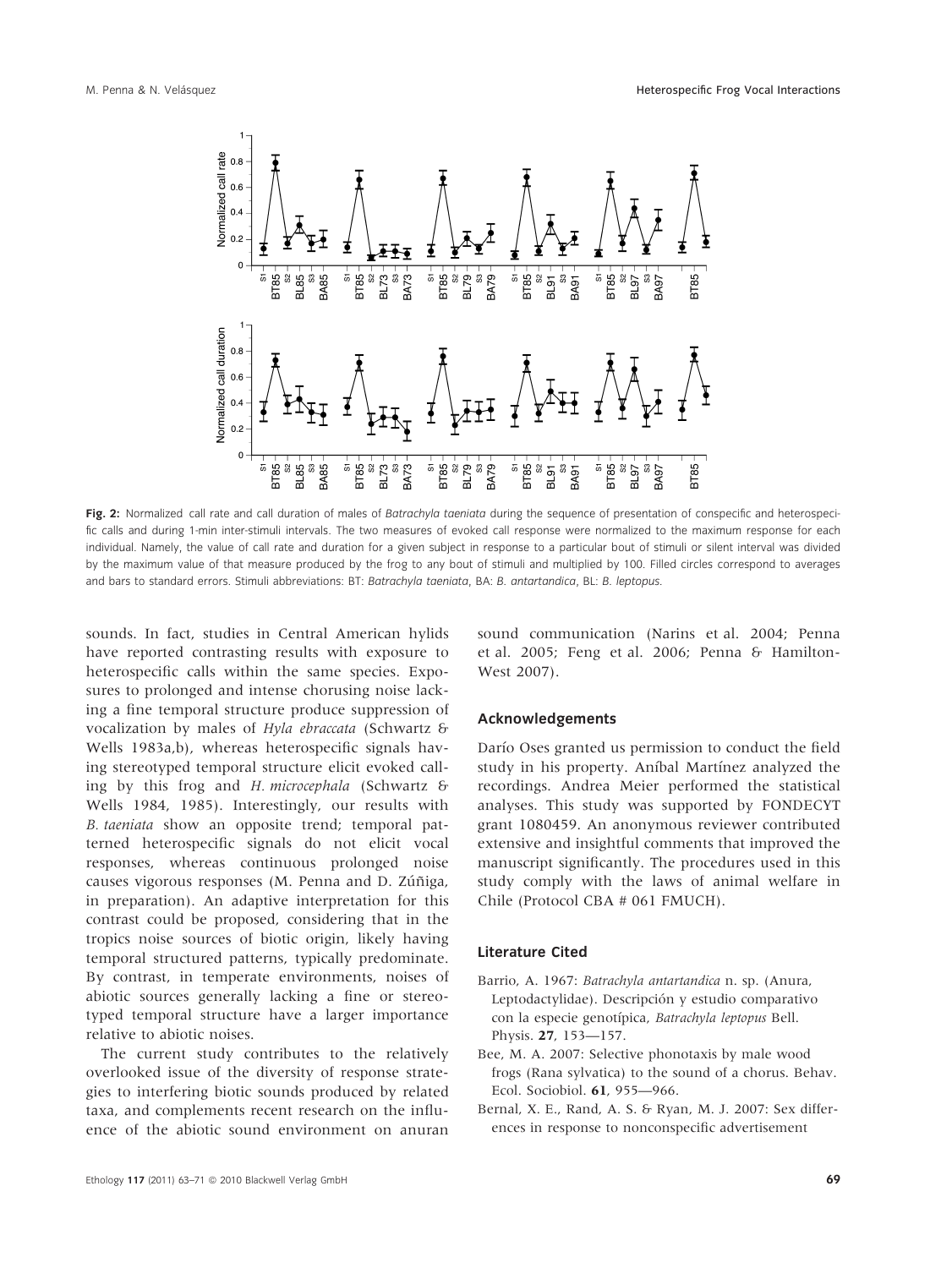calls: receiver permisiveness in male and female túngara frogs. Anim. Behav. 73, 955—964.

Brumm, H. 2004: The impact of environmental noise on song amplitude in a territorial bird. J. Anim. Ecol. 73, 434—440.

Brumm, H. 2006: Signalling through acoustic windows: nightingales avoid interspecific competition by shortterm adjustment of song timing. J. Comp. Physiol. A. 192, 1279—1285.

Brumm, H. & Todt, D. 2002: Noise-dependent song amplitude regulation in a territorial songbird. Anim. Behav. 63, 891—897.

Cynx, J., Lewis, R., Tavel, B. & Tse, H. 1998: Amplitude regulation of vocalizations in noise by a songbird, Taeniopygia guttata. Anim. Behav. 56, 107—113.

Dubois, A. & Martens, J. 1984: A case of possible vocal convergence between frogs and a bird in Himalayan torrents. J. Ornithol. 125, 455—463.

Feng, A. S., Narins, P. M. & Xu, C-H. 2000: Vocal acrobatics in a Chinese frog, Amolops tormotus. Naturwissenschaften 89, 352—356.

Feng, A. S., Narins, P. M., Xu, C. H., Lin, W. Y., Yu, Z., L.Qiu, Q., Xu, Z. M. & Shen, J. X. 2006: Ultrasonic communication in frogs. Nature 440, 333—336.

Greenfield, M. D. 1988: Interspecific acoustic interactions among katydids Neoconocephalus: inhibition-induced shifts in diel periodicity. Anim. Behav. 36, 684—695.

Kaiser, K. & Hammers, J. L. 2009: The effect of anthropogenic noise on male advertisement call rate in the neotropical treefrog, Dendrosophus triangulum. Behaviour, 146, 1053—1069.

Lengagne, T. 2008: Traffic noise affects communication behaviour in a breeding anuran, Hyla arborea. Biol. Conserv. 141, 2023—2031.

Lengagne, T., Aubin, T., Lauga, J & Jouventin, P. 1999: How do king penguins (Aptenodytes patagonicus) apply the mathematical theory of information to communicate in windy conditions?. Proc. R. Soc. London B 266, 1623—1628.

Littlejohn, M. J. & Martin, A. A. 1969: Acoustic interaction between two species of leptodactylid frogs. Anim. Behav. 17, 785—791.

Narins, P. M., Feng, A. S., Lin, W., Schnitzler, H-U., Denzinger, A., Suthers, R. A. & Xu, Ch. 2004: Old world frog and bird vocalizations contain prominent ultrasonic harmonics. J. Acoust. Soc. Am. 115, 910—913.

Páez, V., Bock, B. C. & Rand, A. S. 1993: Inhibition of evoked calling of Dendrobates pumilio due to acoustic interference from cicada calling. Biotropica 25, 242—245.

Penna, M. 1997: Selectivity of evoked vocal responses in the time domain by frogs Batrachyla (Leptodactylidae). J. Herpetol. 31, 30—45.

Penna, M. & Hamilton-West, C. 2007: Susceptibility of evoked vocal responses to noise exposure in a frog

of the temperate austral forest. Anim. Behav. 74, 45—56.

Penna, M. & Solís, R. 1998: Frog call intensities and sound propagation in the South American temperate forest region. Behav. Ecol. Sociobiol. 42, 371—381.

Penna, M. & Veloso, A. 1990: Vocal diversity in frogs of the South American temperate forest. J. Herpetol. 24, 23—33.

Penna, M., Feng, A. S. & Narins, P. M. 1997: Temporal selectivity of evoked vocal responses of Batrachyla antartandica (Amphibia, Leptodactylidae). Anim. Behav. 54, 833—848.

Penna, M., Pottstock, H. & Velásquez, N. 2005: Effect of natural and synthetic noise on evoked vocal responses in a frog of the temperate austral forest. Anim. Behav. 70, 639—651.

Pfennig, K. S., Rapa, K. & McNatt, R. 2000: Evolution of male mating behavior: male spadefoot toads preferentially associate with conspecific males. Behav. Ecol. Sociobiol. 48, 69—74.

Phelps, S. M., Rand, A. S. & Ryan, M. J. 2006: The mixed-species chorus as public information: túngara frogs eavesdrop on a heterospecific. Behav. Ecol. 18, 108—114.

Popp, J. W. & Ficken, R. W. 1987: Effects of a nonspecidfic singing on thesong of the ovenbird. Bird Behav. 7, 22—26.

Popp, J. W., Ficken, R. W. & Reinartz, J. A. 1985: Shortterm temporal avoidance of interspecific acoustic interference among forest birds. Auk 102, 744—748.

Potash, L. M. 1972: Noise-induced changes in calls of the Japanese quail. Psychon. Sci. 26, 252—254.

Pytte, C. L., Rusch, K. M. & Ficken, M. S. 2003: Regulation of vocal amplitude by the blue-throated hummingbird, Lampornis clemenciae. Anim. Behav. 66, 703—710.

Römer, H., Bailey, W. & Dadour, I. 1989: Insect hearing in the field. III. Masking by noise. J. Comp. Physiol. A. 164, 609—620.

Schwartz, J. J. & Wells, K. D. 1983a: The influence of background noise on the behavior of a neotropical treefrog, Hyla ebraccata. Herpetologica 39, 121—129.

Schwartz, J. J. & Wells, K. D. 1983b: An experimental study of acoustic interference betweem two species of neotropical treefrogs. Anim. Behav. 31, 181—190.

Schwartz, J. J. & Wells, K. D. 1984: Interspecific acoustic interactions of the neotropical treefrog Hyla ebraccata. Behav. Ecol. Sociobiol. 14, 211—224.

Schwartz, J. J. & Wells, K. D. 1985: Intra- and Interspecific vocal behavior of the neotropical treefrog Hyla microcephala. Copeia 1985, 27—38.

Sinnot, J. M., Stebbins, W. C. & Moody, D. B. 1975: Regulation of voice amplitude by the monkey. J. Acoust. Soc. Am. 58, 412—414.